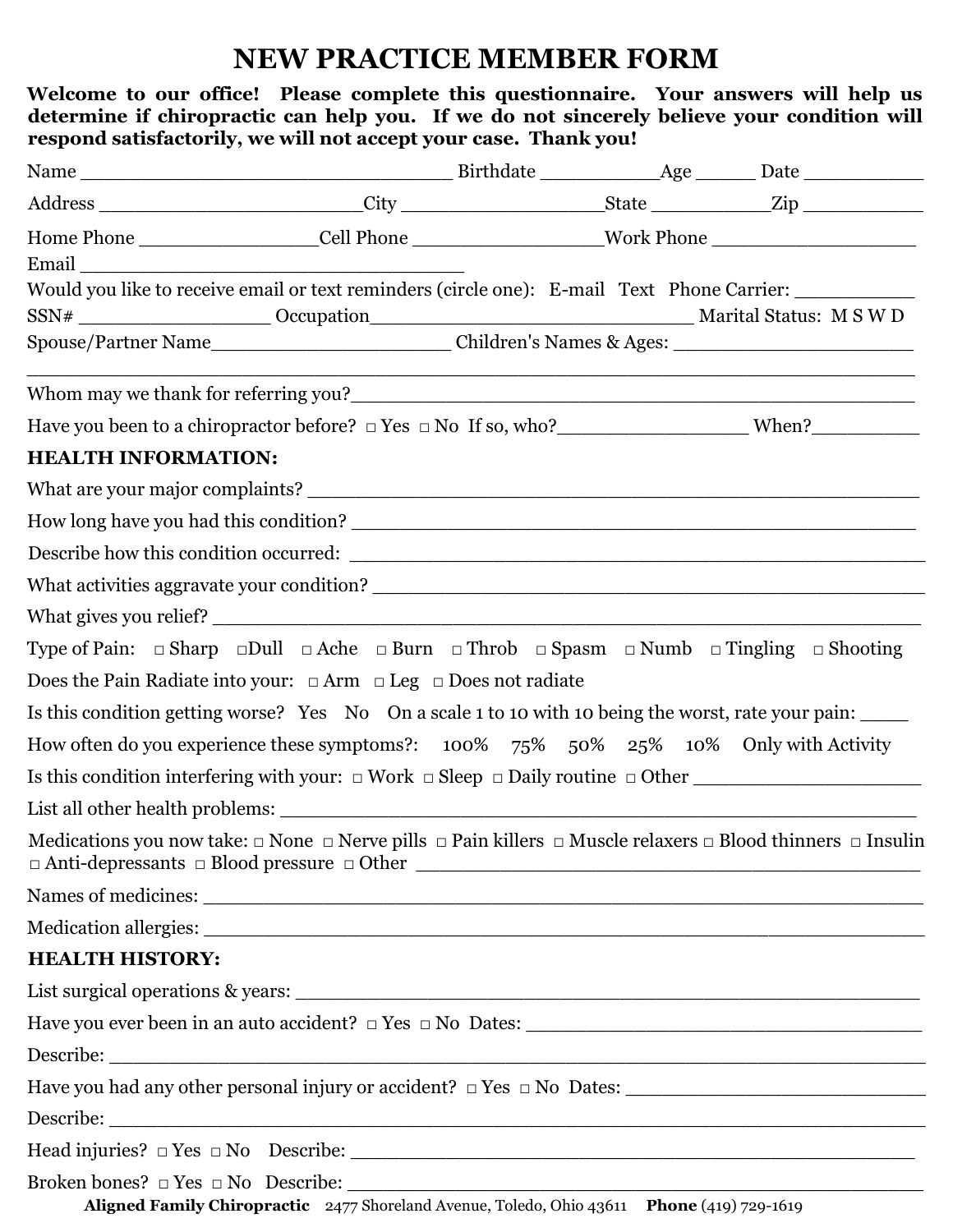# Are you pregnant?  $\Box$  Yes  $\Box$  No If pregnant, Due date:

Name of OBGYN or Midwife:

Where will you be birthing your baby? □ Hospital □ Home □ Birthing Center □ Other\_\_\_\_\_\_\_\_\_\_\_\_\_\_

### **WELLNESS INFORMATION:**

| Smoking:                            | $\Box$ Yes $\Box$ No | per day  |
|-------------------------------------|----------------------|----------|
| Former smoker: $\Box$ Yes $\Box$ No |                      |          |
| Caffeine:                           | $\Box$ Yes $\Box$ No | per day  |
| Exercise:                           | $\Box$ Yes $\Box$ No | per week |

# **Have you ever suffered from:** (circle Yes or No) **Please mark your areas of pain on the figures below:**

| Acid Reflux                 | Yes No |  |
|-----------------------------|--------|--|
| Arthritis                   | Yes No |  |
| Asthma                      | Yes No |  |
| <b>Backaches</b>            | Yes No |  |
| Cancer                      | Yes No |  |
| Depression                  | Yes No |  |
| <b>Diabetes</b>             | Yes No |  |
| <b>Digestive Disorders</b>  | Yes No |  |
| <b>Dizziness</b>            | Yes No |  |
| Fatigue                     | Yes No |  |
| Fibromyalgia                | Yes No |  |
| Headaches                   | Yes No |  |
| <b>Heart Trouble</b>        | Yes No |  |
| <b>Herniated Disc</b>       | Yes No |  |
| <b>High Blood Pressure</b>  | Yes No |  |
| Insomnia                    | Yes No |  |
| Loss of Range of Motion     | Yes No |  |
| <b>Muscle Spasms</b>        | Yes No |  |
| Neck Pain                   | Yes No |  |
| Nervousness                 | Yes No |  |
| Neuritis                    | Yes No |  |
| <b>Numbness or Tingling</b> | Yes No |  |
| Sciatica                    | Yes No |  |
| Scoliosis                   | Yes No |  |
| Sinus Trouble               | Yes No |  |
| Stroke                      | Yes No |  |
| <b>TMJ</b> Dysfunction      | Yes No |  |

# Healthy diet:  $\Box$  Poor  $\Box$  Good  $\Box$  Excellent Quality sleep: \_\_\_\_\_\_\_\_\_\_\_\_\_hours per night Daily stress:  $□ Low □ Moderned$   $□ High$ Height: United Weight:  $\blacksquare$



# **Family Health Information:**

Many health problems are the result of hereditary spinal weaknesses; thus information about your family members will give us a better picture of your total health.

| <b>Family Member Name</b> | <b>Relation</b> | <b>Past &amp; Present Health Problems</b> |
|---------------------------|-----------------|-------------------------------------------|
|                           |                 |                                           |
|                           |                 |                                           |
|                           |                 |                                           |
|                           |                 |                                           |
|                           |                 |                                           |
|                           |                 |                                           |

| <b>Practice Member Signature:</b>                | Date |
|--------------------------------------------------|------|
| If member is a minor, Parent/Guardian Signature: | Date |